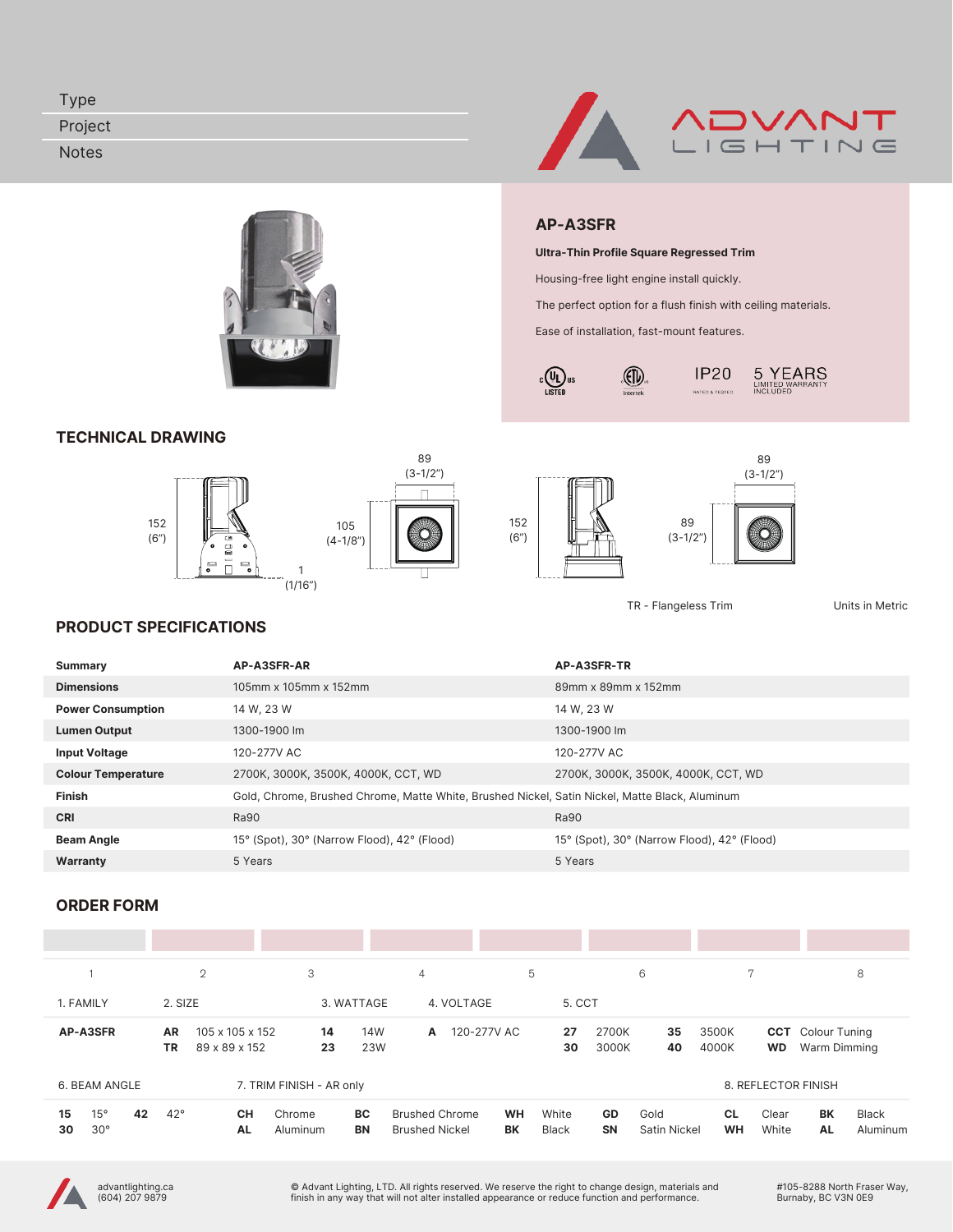| <b>Type</b><br>Project<br><b>Notes</b> |                                  |                                                          |                                                                                                                                                                                                                                                  |  |  |
|----------------------------------------|----------------------------------|----------------------------------------------------------|--------------------------------------------------------------------------------------------------------------------------------------------------------------------------------------------------------------------------------------------------|--|--|
|                                        | <b>OPTIONS &amp; ACCESSORIES</b> |                                                          |                                                                                                                                                                                                                                                  |  |  |
| <b>MOUNTING PLATE</b>                  |                                  |                                                          | Ideal for unfinished basements and other renovation projects.<br>Choice of Square or Round for 3.5" Remodel housings.<br>Adjustable mounting bars included.                                                                                      |  |  |
|                                        |                                  | PA3NW                                                    | 3.5" Sqaure, 3.5" Round                                                                                                                                                                                                                          |  |  |
|                                        | <b>EMERGENCY DRIVER</b>          | Battery life: 120 minutes<br>Housing Option: - EM suffix | Available only for 3.5" and 4" New Construction housings.                                                                                                                                                                                        |  |  |
|                                        |                                  | <b>EM</b>                                                |                                                                                                                                                                                                                                                  |  |  |
| <b>STEP-DOWN</b><br><b>TRANSFORMER</b> |                                  |                                                          | Available only for 3.5" and 4" Remodel and New Construction housings.                                                                                                                                                                            |  |  |
|                                        |                                  | STD-60M                                                  | 3.5" Sqaure, 3.5" Round                                                                                                                                                                                                                          |  |  |
| <b>LENSES</b>                          |                                  |                                                          | Choice of replacement lenses for on-site modification of light diffusion.<br>Shower Light trims available only with Frosted lens.<br>$*MA = 0.31$ and the second state of $A = 0.01$ and $A = 0.01$ and $A = 0.01$ and $A = 0.01$ and $A = 0.01$ |  |  |

\*Wall Wash trims available only with Frosted/Frosted lens.